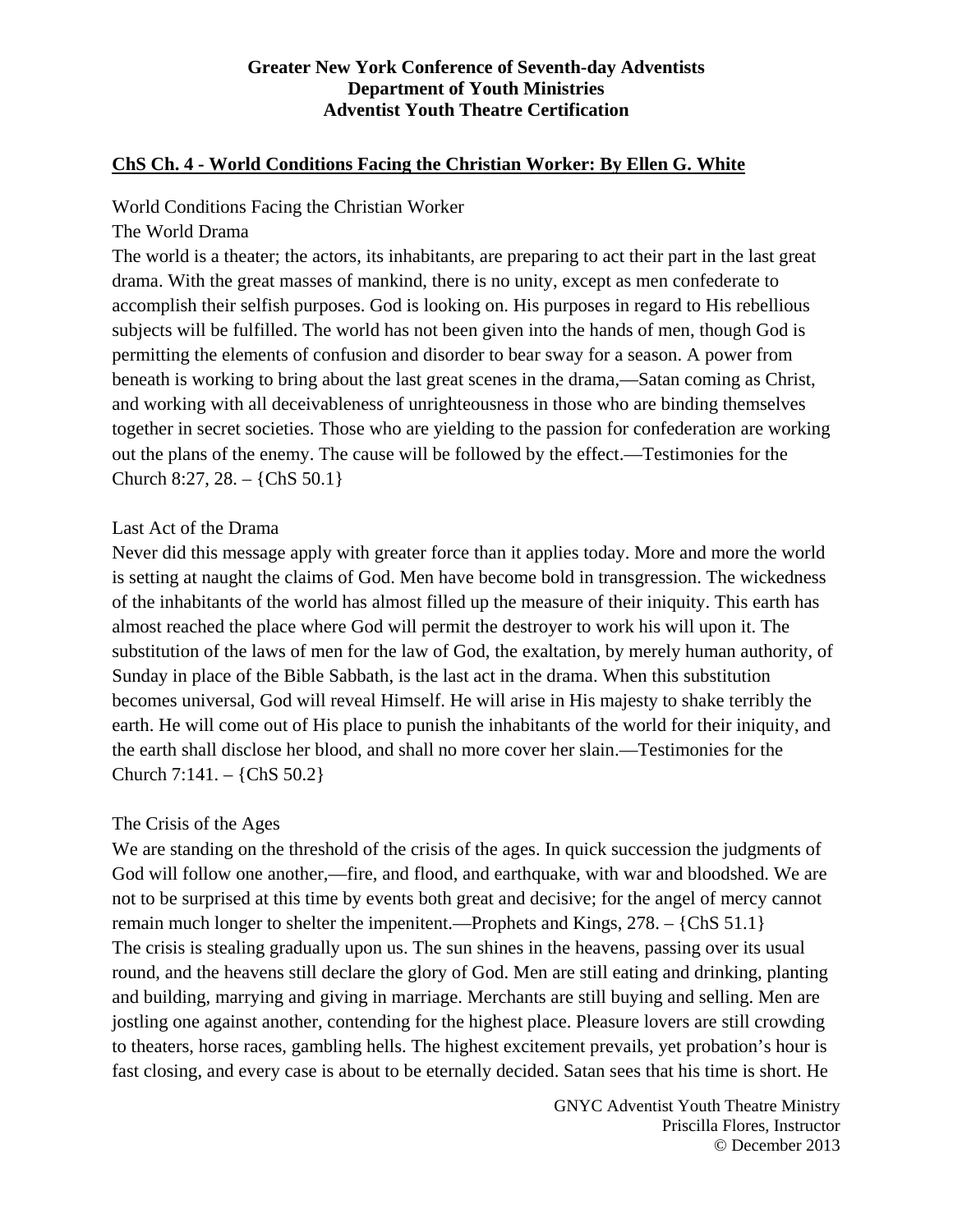has set all his agencies at work that men may be deceived, deluded, occupied, and entranced until the day of probation shall be ended, and the door of mercy forever shut.—The Southern Watchman, October 3, 1905. – {ChS 51.2}

Transgression has almost reached its limit. Confusion fills the world, and a great terror is soon to come upon human beings. The end is very near. We who know the truth should be preparing for what is soon to break upon the world as an overwhelming surprise.—Testimonies for the Church  $8:28. - \{ChS 51.3\}$ 

In this time of prevailing iniquity we may know that the last great crisis is at hand. When the defiance of God's law is almost universal, when His people are oppressed and afflicted by their fellow men, the Lord will interpose.—Christ's Object Lessons, 178. – {ChS 51.4} We are standing upon the threshold of great and solemn events. Prophecies are fulfilling. Strange, eventful history is being recorded in the books of heaven. Everything in our world is in agitation. There are wars, and rumors of wars. The nations are angry, and the time of the dead has come, that they should be judged. Events are changing to bring about the day of God which hasteth greatly. Only a moment of time, as it were, yet remains. But while already nation is rising against nation, and kingdom against kingdom, there is not now a general engagement. As yet the four winds are held until the servants of God shall be sealed in their foreheads. Then the powers of earth will marshal their forces for the last great battle.—Testimonies for the Church 6:14. –  ${ChS 51.5}$ 

# Restraining Spirit of God Being Withdrawn

The restraining Spirit of God is even now being withdrawn from the world. Hurricanes, storms, tempests, fire and flood, disasters by sea and land, follow each other in quick succession. Science seeks to explain all these. The signs thickening around us, telling of the near approach of the Son of God, are attributed to any other than the true cause. Men cannot discern the sentinel angels restraining the four winds that they shall not blow until the servants of God are sealed; but when God shall bid His angels loose the winds, there shall be such a scene of strife as no pen can picture.—Testimonies for the Church 6:408. – {ChS 52.1}

The days in which we live are solemn and important. The Spirit of God is gradually but surely being withdrawn from the earth. Plagues and judgments are already falling upon the despisers of the grace of God. The calamities by land and sea, the unsettled state of society, the alarms of war, are portentous. They forecast approaching events of the greatest magnitude. The agencies of evil are combining their forces, and consolidating. They are strengthening for the last great crisis. Great changes are soon to take place in our world, and the final movements will be rapid ones.— Testimonies for the Church  $9:11. - \{ChS\ 52.2\}$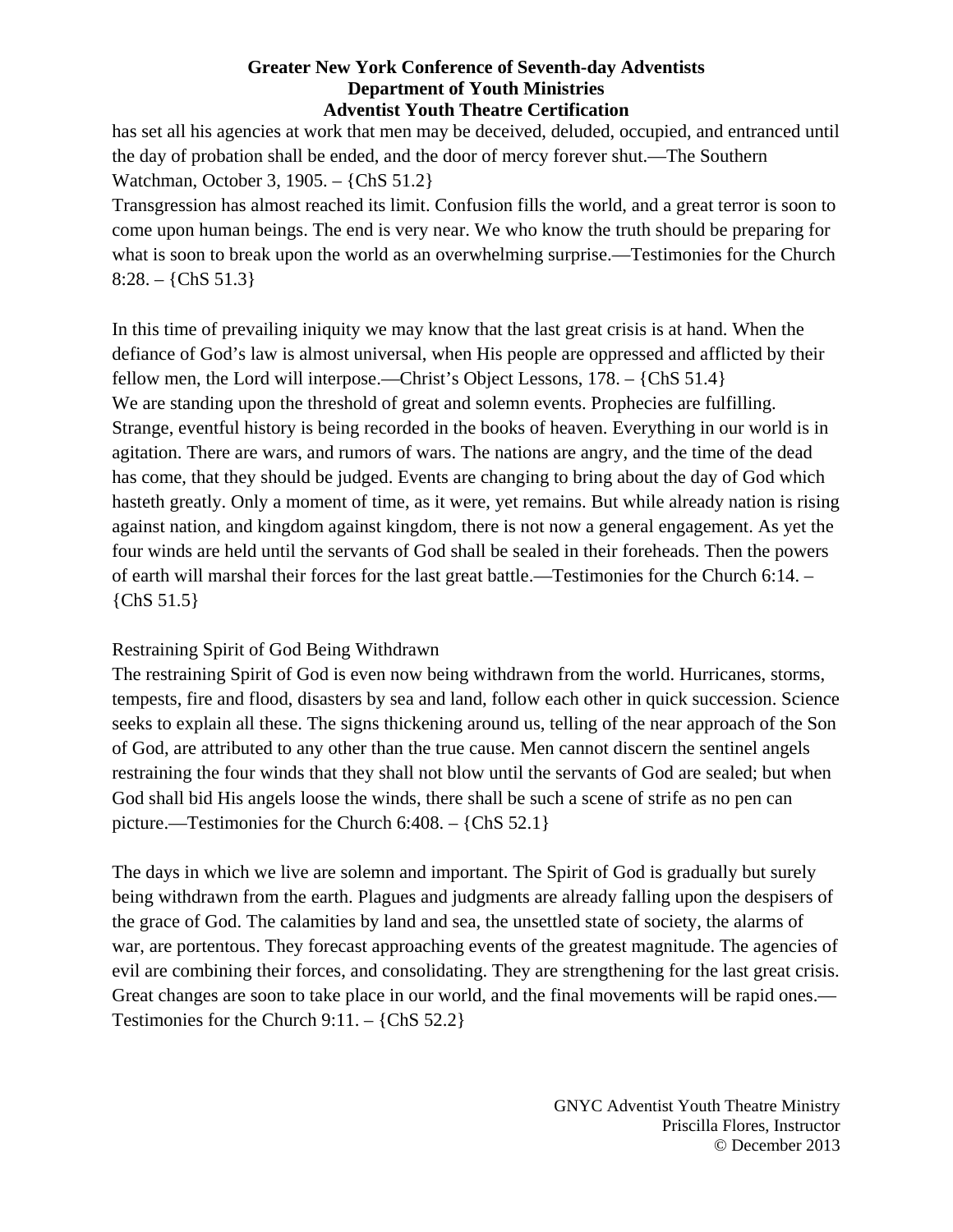The time is at hand when there will be sorrow in the world that no human balm can heal. The Spirit of God is being withdrawn. Disasters by sea and by land follow one another in quick succession. How frequently we hear of earthquakes and tornadoes, of destruction by fire and flood, with great loss of life and property! Apparently these calamities are capricious outbreaks of disorganized, unregulated forces of nature, wholly beyond the control of man; but in them all, God's purpose may be read. They are among the agencies by which He seeks to arouse men and women to a sense of their danger.—Prophets and Kings, 277. – {ChS 52.3}

### The World a Pesthouse

Men in their blindness boast of wonderful progress and enlightenment; but the heavenly watchers see the earth filled with corruption and violence. Because of sin the atmosphere of our world has become as the atmosphere of a pesthouse.—Testimonies for the Church 6:10, 11. –  ${ChS 53.1}$ 

### An Epidemic of Crime

We are living in the midst of an "epidemic of crime," at which thoughtful, God-fearing men everywhere stand aghast. The corruption that prevails, it is beyond the power of the human pen to describe. Every day brings fresh revelations of political strife, bribery, and fraud. Every day brings its heart-sickening record of violence and lawlessness, of indifference to human suffering, of brutal, fiendish destruction of human life. Every day testifies to the increase of insanity, murder, and suicide. Who can doubt that satanic agencies are at work among men with increasing activity to distract and corrupt the mind, and defile and destroy the body?—The Ministry of Healing, 142, 143. – {ChS 53.2}

The spirit of anarchy is permeating all nations, and the outbreaks that from time to time excite the horror of the world are but indications of the pent-up fires of passion and lawlessness that, having once escaped control, will fill the earth with woe and desolation. The picture which Inspiration has given of the antediluvian world, represents too truly the condition to which modern society is fast hastening. Even now, in the present century, and in professedly Christian lands, there are crimes daily perpetrated, as black and terrible as those for which the old-world sinners were destroyed. Before the flood, God sent Noah to warn the world, that the people might be led to repentance, and thus escape the threatened destruction. As the time of Christ's second appearing draws near, the Lord sends His servants with a warning to the world to prepare for that great event. Multitudes have been living in transgression of God's law, and now He in mercy calls them to obey its sacred precepts. All who will put away their sins by repentance toward God and faith in Christ, are offered pardon.—Patriarchs and Prophets, 102. – {ChS 53.3}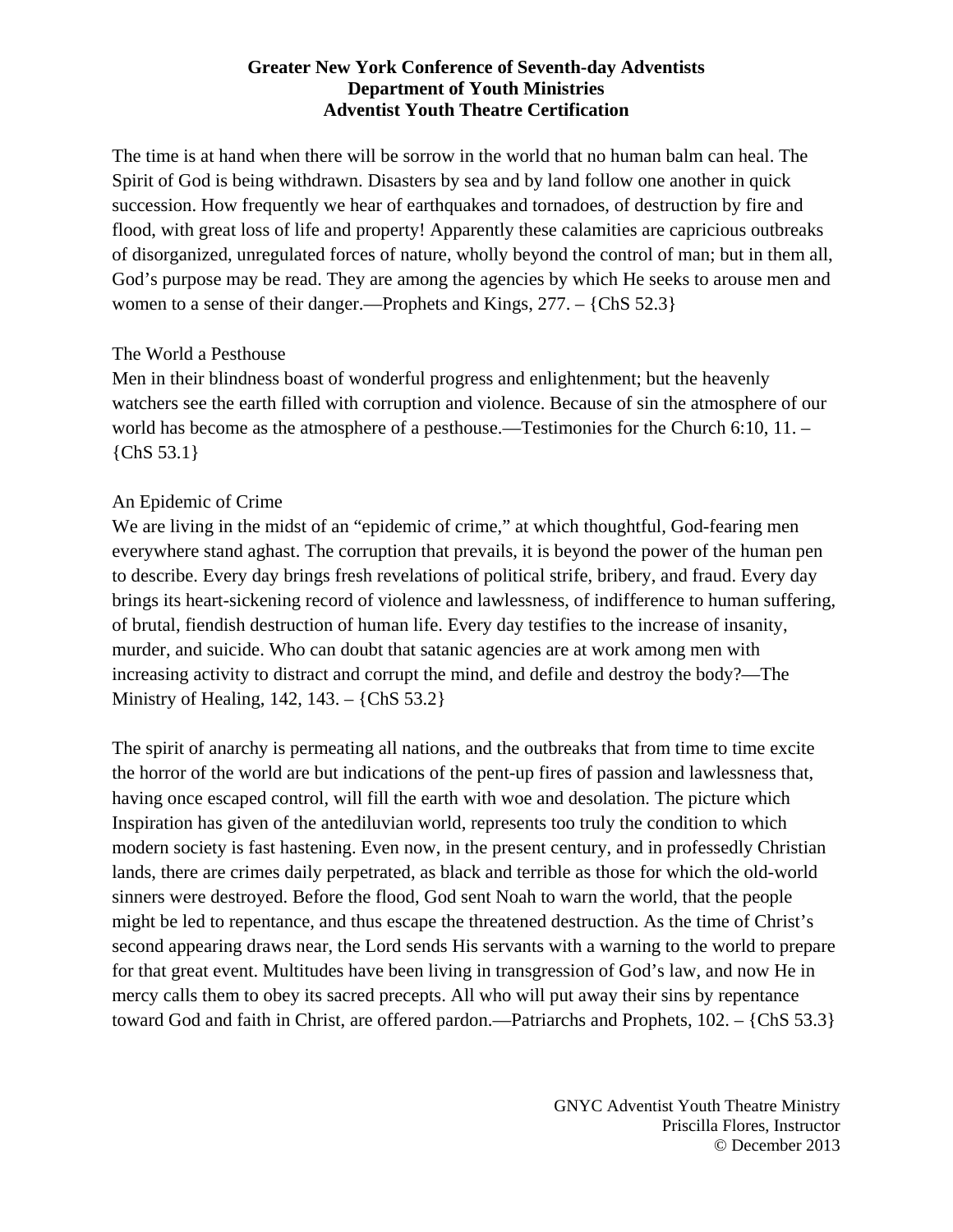The condition of things in the world shows that troublous times are right upon us. The daily papers are full of indications of a terrible conflict in the near future. Bold robberies are of frequent occurrence. Strikes are common. Thefts and murders are committed on every hand. Men possessed of demons are taking the lives of men, women, and little children. Men have become infatuated with vice, and every species of evil prevails.—Testimonies for the Church 9:11. –  ${ChS 54.1}$ 

## The Archdeceiver at Work

At the present time, when the end of all things earthly is rapidly approaching, Satan is putting forth desperate efforts to ensnare the world. He is devising many plans to occupy minds, and to divert attention from the truths essential to salvation. In every city his agencies are busily organizing into parties those who are opposed to the law of God. The archdeceiver is at work to introduce elements of confusion and rebellion, and men are being fired with a zeal that is not according to knowledge.—The Acts of the Apostles, 219. – {ChS 54.2}

Satan is a diligent Bible student. He knows that his time is short, and he seeks at every point to counterwork the work of the Lord upon this earth.—Testimonies for the Church 9:16. – {ChS 54.3}

Satan is now seeking to hold God's people in a state of inactivity, to keep them from acting their part in spreading the truth, that they may at last be weighed in the balance and found wanting.— Testimonies for the Church  $1:260. - \{ChS\ 54.4\}$ 

# World Stirred With the Spirit of War

The world is stirred with the spirit of war. The prophecy of the eleventh chapter of Daniel has nearly reached its complete fulfillment. Soon the scenes of trouble spoken of in the prophecies will take place.—Testimonies for the Church  $9:14. - \{ChS\}$  54.5}

I was shown the inhabitants of the earth in the utmost confusion. War, bloodshed, privation, want, famine, and pestilence were abroad in the land.... My attention was then called from the scene. There seemed to be a little time of peace. Once more the inhabitants of the earth were presented before me; and again everything was in the utmost confusion. Strife, war, and bloodshed, with famine and pestilence, raged everywhere. Other nations were engaged in this war and confusion. War caused famine. Want and bloodshed caused pestilence. And then men's hearts failed them for fear, "and for looking after those things which are coming on the earth."— Testimonies for the Church  $1:268. - \{ChS 55.1\}$ Spiritual Darkness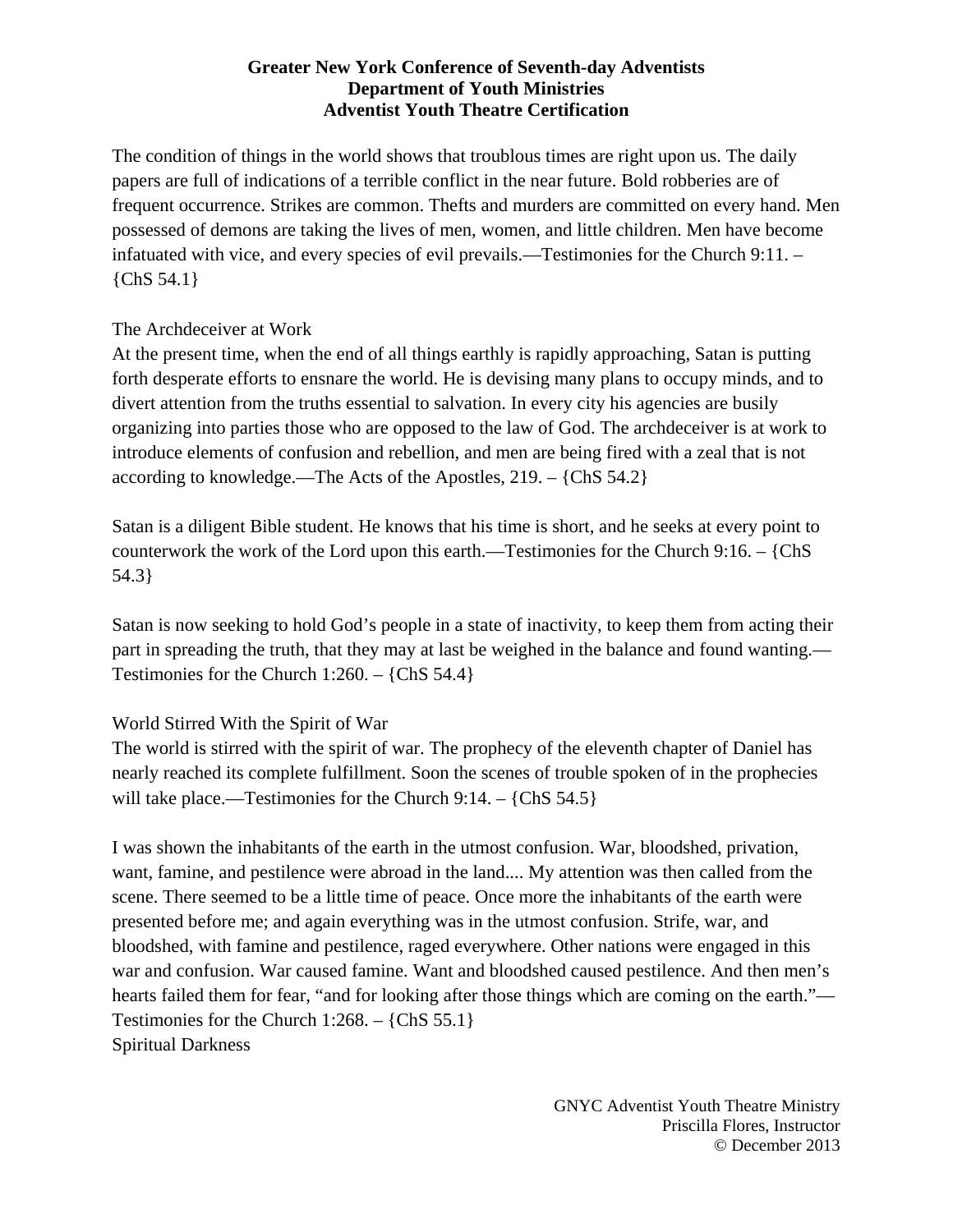This is a time of spiritual darkness in the churches of the world. Ignorance of divine things has hidden God and the truth from view. The forces of evil are gathering in strength. Satan flatters his coworkers that he will do a work that will captivate the world. While partial inactivity has come upon the church, Satan and his hosts are intensely active. The professed Christian churches are not converting the world; for they are themselves corrupted with selfishness and pride, and need to feel the converting power of God in their midst before they can lead others to a purer or higher standard.—Testimonies for the Church 9:65. – {ChS 55.2}

In our day, as of old, the vital truths of God's word are set aside for human theories and speculations. Many professed ministers of the gospel do not accept the whole Bible as the inspired word. One wise man rejects one portion; another questions another part. They set up their judgment as superior to the Word; and the Scripture which they do teach rests upon their own authority. Its divine authenticity is destroyed. Thus the seeds of infidelity are sown broadcast; for the people become confused, and know not what to believe. There are many beliefs that the mind has no right to entertain.—Christ's Object Lessons, 39. – {ChS 55.3}

Wickedness is reaching a height never before attained, and yet many ministers of the gospel are crying, "Peace and safety." But God's faithful messengers are to go steadily forward with their work. Clothed with the panoply of heaven, they are to advance fearlessly and victoriously, never ceasing their warfare until every soul within their reach shall have received the message of truth for this time.—The Acts of the Apostles,  $220. - \{ChS 55.4\}$ 

There is a cause for alarm in the condition of the religious world today. God's mercy has been trifled with. The multitude make void the law of Jehovah, "teaching for doctrines the commandments of men." Infidelity prevails in many of the churches in our land; not infidelity in its broadest sense,—an open denial of the Bible,—but an infidelity that is robed in the garb of Christianity, while it is undermining faith in the Bible as a revelation from God. Fervent devotion and vital piety have given place to hollow formalism. As the result, apostasy and sensualism prevail. Christ declared, "As it was in the days of Lot, ... even thus shall it be in the day when the Son of man is revealed." The daily record of passing events testifies to the fulfillment of His words. The world is fast becoming ripe for destruction. Soon the judgments of God are to be poured out, and sin and sinners are to be consumed.—Patriarchs and Prophets,  $166. - \{ChS 56.1\}$ 

### Separating the Wheat From the Tares

The time of God's destructive judgments is the time of mercy for those who have had no opportunity to learn what is truth. Tenderly will the Lord look upon them. His heart of mercy is